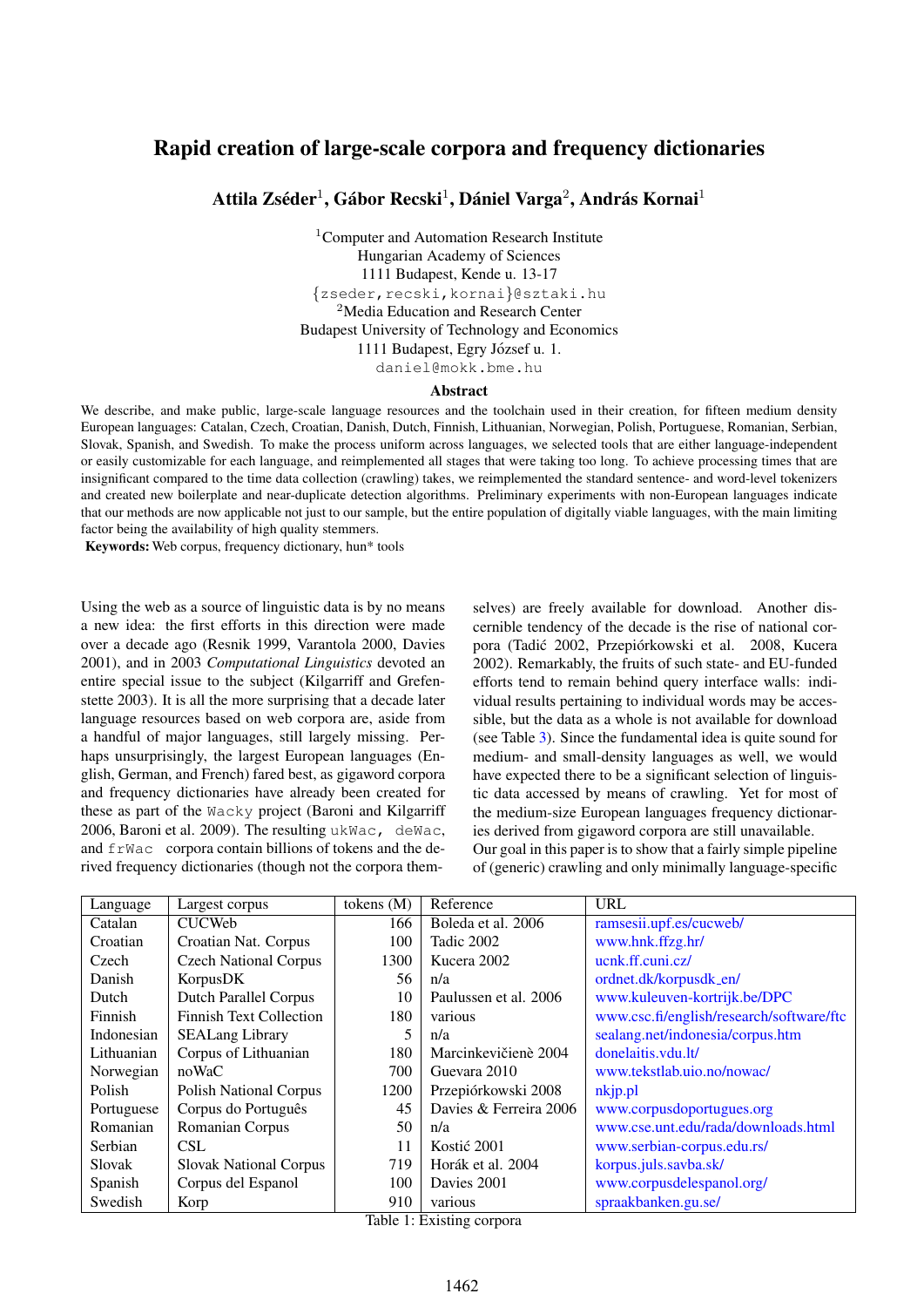data cleaning steps can produce useful basic language resources, in particular corpora and frequency dictionaries that are considerably larger than those currently available. Section [1.](#page-1-0) of this paper describes the crawling process used to obtain raw data and the open-source toolchain we used to process the crawl output. We use this method to create webcorpora for 15 languages, preferring those for which open-source lemmatizers were available, as these allow us to derive frequency dictionaries from the data. The new corpora are presented and compared to existing resources in section [2.](#page-1-1) All corpora and dictionaries are made available for download at [http://hlt.sztaki.hu/resources.](http://hlt.sztaki.hu/resources) Some implications of this work for digitally endangered languages are discussed in the concluding Section [3.](#page-2-1)

# <span id="page-1-0"></span>1. Collecting and processing the data

We acquire raw data for each language by crawling the relevant top-level internet domains (cf. Ta-ble [4\)](#page-2-2). Since the well-known Heritrix crawler (see [http://crawler.archive.org\)](http://crawler.archive.org) tends to slow down and even halt after several days of operation, which makes significant human supervision essential to its operation, we use the less well known but considerably faster and autonomous wire crawler (Castillo et al 2005). In all fairness, what makes heritrix slow is precisely its excellence in the task it was designed for, building complete snapshots, and what makes wire fast is the radical pruning of sites (e.g. that no timed-out site is tried a second time), a strategy only made possible by the fact that all we need are large samples, completeness is not a goal. In our experience, wire will easily sustain 10-20 GB/day throughputs, while heritrix will slow down by an order of magnitude after the first day.

| Stage               | %     | Av(GB) | Stdev (GB) |
|---------------------|-------|--------|------------|
| Crawl               |       | 97.4   | 46.4       |
| HTML, boilerplate   | 100.0 | 14.2   | 5.1        |
| Sentence filtering  | 67.9  | 9.7    | 4.0        |
| Language detection  | 44.8  | 6.4    | 3.2        |
| Duplicate filtering | 43.5  | 6.2    | 3.0        |
| Near-duplicate filt | 37.4  | 5.3    | 2.4        |

<span id="page-1-2"></span>Table 2: Average data sizes at major stages of the pipeline

The pipeline used in creating the *\*Wac* corpora is described in detail in the papers of Baroni and his co-workers cited above, but only a few components of the toolchain are publicly accessible. Therefore, we created our own tools (Halácsy et al. 2008), and made sure their runtime is negligible compared to the time it takes to crawl. By now, our tools are capable of processing a week's worth of crawl data in a matter of hours, while the filtering process used in the Wacky project is reported to have taken several days for each language. All components of our toolchain are open source (LGPL) and the packaged pipeline is freely downloadable at [https://github.com/zseder/webcorpus.](https://github.com/zseder/webcorpus)

The pipeline takes as its input raw HTML documents. The first steps involve stripping all HTML data from documents except the paragraph delimiter  $\langle p \rangle$  and **discarding** 'boilerplate' sections (recurring and linguistically irrelevant sections of webpages, such as menus or copyright notices) by identifying paragraphs that occur with greater frequency than a given limit  $k$  (currently set at 20) and removing all but the first  $k$  instances. Since these steps compress the data seen by later stages of the pipeline drastically (to about 1/7th of the original crawl size), in Table [2](#page-1-2) we take the output of these as 100%.

Next we perform whitespace normalization and resolution of HTML character references, e.g. converting  $& # \times a \cdot 3$  to *£*) before proceeding to **sentence tokenization**. In order to split our data into sentences efficiently we reimplemented in flex the standard sentence-level tokenizer due to Philipp Koehn. In an attempt to improve the quality of our data we discard all sentences which do not end with one of the punctuation marks .,:?! and all documents which do not contain at least three sentences. These steps again reduce data size by about 30%.

The next major step of cleaning our corpora was to pass them through the hunspell spellchecker (Németh et al. 2004) and discard documents for which the ratio of unrecognized words was above some threshold (set at 60% based on our earlier work on Hungarian). This step not only improves the overall quality of documents in a corpus of a given language but is also a means of language-detection: documents written in a language other than that of the corpus are also discarded at this point. Since no hunspell dictionary is available for the Finnish language, we used Gertjan van Noord's n-gram language classifier textcat (see [http://www.let.rug.nl/](http://www.let.rug.nl/~vannoord/TextCat)∼vannoord/TextCat) to detect Finnish data in our crawl of the . fi domain.

Next we detect duplicate webpages using hash-based comparison and keep only the first occurrence of each document. In order to detect near-duplicate documents as well, we use the shash C implementation of the similarity hash method (see [https://github.com/vilda/shash,](https://github.com/vilda/shash) Charikar 2002, Manku et al. 2007). On the average, only about 5-6% of the original crawl remains.

## <span id="page-1-1"></span>2. Corpora and frequency dictionaries

Using the pipeline described above we created corpora for 15 European languages: Catalan, Croatian, Czech, Danish, Dutch, Finnish, Lithuanian, Norwegian, Polish, Portuguese, Romanian, Serbian, Slovak, Spanish and Swedish. As an experiment with crawling a remote section of the web, we also created resources for Bahasa Indonesia. Since the results seem reasonable, we we are making these available as well – we return to this matter in the concluding Section [3.](#page-2-1)

For these languages, Table 1 shows the size of the largest existing corpora that we know of. Table [3](#page-2-0) shows the availability of these resources. For several languages the largest searchable corpora contain hundreds of millions of tokens. However, none of these are freely available for download. Our toolchain produced corpora with sizes in the hundred millions, see Table [4.](#page-2-2)

The next step involved counting the number of occurrences of each token and thus creating a frequency dictionary of all word forms of a language that are present in the data gathered. Since it is the frequency of a lemma, rather than an individual word form, that is relevant for most purposes, we passed each dictionary through hunspell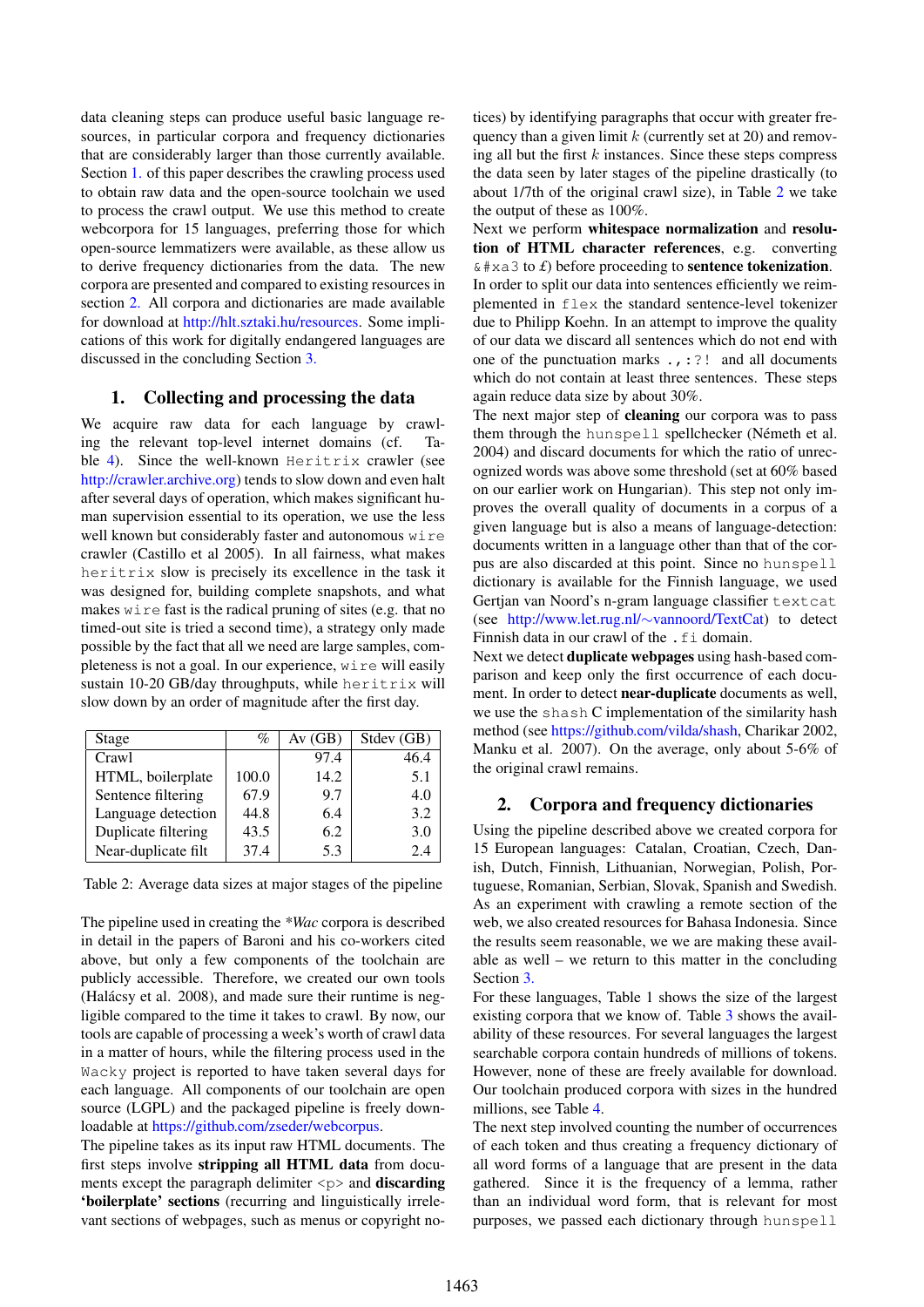| corpus                         | download | search |  |
|--------------------------------|----------|--------|--|
| <b>CUCWeb</b>                  | no       | yes    |  |
| <b>Czech National Corpus</b>   | no       | yes    |  |
| Croatian National Corpus       | no       | yes    |  |
| KorpusDK                       | no       | yes    |  |
| Dutch Parallel Corpus          | no       | no     |  |
| <b>Finnish Text Collection</b> | some     | yes    |  |
| <b>SEALang Library</b>         | no       | yes    |  |
| Corpus of Lithuanian           | no       | yes    |  |
| noWaC                          | no       | yes    |  |
| <b>Polish National Corpus</b>  | no       | yes    |  |
| Corpus do Português            | no       | yes    |  |
| Romanian Corpus                | no       | no     |  |
| CSL                            | no       | no     |  |
| <b>Slovak National Corpus</b>  | no       | yes    |  |
| Corpus del Español             | no       | yes    |  |
| Korp                           | some     | yes    |  |

<span id="page-2-0"></span>Table 3: Access to preexisting corpora

| Language       | domain | tok  | lem | unk | ratio |
|----------------|--------|------|-----|-----|-------|
| Catalan        | cat    | 658  | 64  | 215 | 32.8  |
| Czech          | CZ     | 295  | 179 | 75  | 25.4  |
| Croatian       | hr     | 1491 | 202 | 538 | 36.1  |
| Danish         | dk     | 492  | 144 | 148 | 30.1  |
| Dutch          | n l    | 1989 | 104 | 634 | 31.9  |
| Finnish        | fi     | 395  | 107 | 153 | 38.7  |
| Indonesian     | id     | 310  | 20  | 119 | 38.3  |
| Lithuanian     | lt     | 1405 | 59  | 600 | 42.7  |
| No (Bokmål)    | no     | 1620 | 720 | 520 | 32.1  |
| No (Nynorsk)   | no     | 26   | 106 | 6.7 | 25.6  |
| Polish         | рl     | 274  | 986 | 104 | 37.8  |
| Portuguese     | pt     | 963  | 32  | 302 | 31.4  |
| Romanian       | ro     | 1067 | 75  | 437 | 40.8  |
| Serbo-Croatian | rs+hr  | 2337 | 340 | 298 | 35.3  |
| Serbian        | rs     | 845  | 201 | 836 | 35.8  |
| Slovak         | sk     | 862  | 148 | 315 | 36.5  |
| Spanish        | es     | 1397 | 53  | 433 | 31.0  |
| Swedish        | se     | 893  | 344 | 280 | 31.4  |

<span id="page-2-2"></span>Table 4: Main parameters of the newly created corpora: (unknown) tokens in millions, lemmas in thousands, ratio of unknown tokens to total in %.

for lemmatization. For each language hunspell failed to recognize some fraction of all word forms, partly due to noise in our data and partly to the incompleteness of individual hunspell dictionaries. It is difficult to estimate the relative weight of these two factors, but the proportion of such word forms, listed in Table [4,](#page-2-2) is more indicative of the coverage of the stemmer than of the quality of the filtered corpus. In the case of Finnish (for which no hunspell dictionary is available) we used the opensource FST-based morphological analyzer omorfi (see [http://gna.org/projects/omorfi\)](http://gna.org/projects/omorfi/).

In average, hunspell found some 11% percent of all word forms ambiguous and returned multiple stems. The frequency dictionaries we created contain two figures for each stem: one was obtained by choosing the shortest possible stem for each ambiguous form, while the other is the result of summing the frequencies of all tokens for which the given stem was among the options returned by hunspell. Both the frequency dictionaries and the tokenized corpora are available for download at [http://hlt.sztaki.hu/resources.](http://hlt.sztaki.hu/resources)

## 3. Further directions

<span id="page-2-1"></span>Thousands of languages are 'modern' in the technical sense of currently being used for day to day communication, but less than half of these have significant literacy, and even the existence of a broad indigenous literary tradition is no guarantee of a standardized orthography. Yet it is virtually impossible to create a significant digital community without common spelling, and entirely impossible to create a communal knowledge repository such as a wikipedia without a vibrant digital community. By this simple criterion, well over 95% of modern languages are digitally endangered, and it is highly unlikely that more than two hundred languages will ever make the transition to the web. In fact, even languages with significant and growing wikipedias, such as Basque (over 120k articles), Irish (14k articles), or Karakalpak (.5k articles), may end up being monuments of digitally moribund languages, as long as they are maintained by small bands of enthusiasts but have practically no other machine readable material.

The standard criterion for the viability of a language (Krauss 2007) is to consider whether children will be speaking it a hundred years hence. If we convert this criterion to the digital age, and admit quite frankly that we have no easy way of predicting usage trends in social media for ten, let alone a hundred years, we are left with a more operational, but rather stark, definition: a language can transition to the digital age only to the extent it produces *new, publicly available* digital material. In this regard, the national corpora-building efforts that neither preserve nor produce publicly available resources (see Table [3\)](#page-2-0) are missing the mark. A lively virtual community of just a few thousand people, each writing just a few hundred words per day, will easily create a quarter billion words in a year, and a gigaword corpus in 3-4 years. Being in use in a wide variety of settings is already an established (pre-digital) criterion of viability (Dorian 1980), and there can be little doubt that a digitally viable language must also boast of several virtual communities engaged in different activities.

The larger aim of our work is to pave the way for creating gigaword corpora not just for a sample, but the entire *population* of digitally viable languages. For most of the languages discussed here, this task is now trivial, and the only limiting factor is the public availability of high quality lemmatizers. The case of Serbo-Croatian (SRC) is rather telling: we could *collect* a good amount of Serbian (Cyrillic SRC) but we can *process* only Croatian (Latin SRC) for want of a Serbian lemmatizer. Another telling example is Nynorsk, which has produced a corpus of only a few megabytes, only  $2-3\%$  of the Bokmål corpus, in spite of the fact that the Nynorsk wikipedia (80k articles) is almost a quarter of the Bokmål (330k articles). The conclusion seems inevitable: Nynorsk will join Classical Chinese, Latin, and Sanskrit as a culture-bearing resource that is restricted to enthusiasts much like Klingon or Volapük, but without truly making the transition to the digital age. In